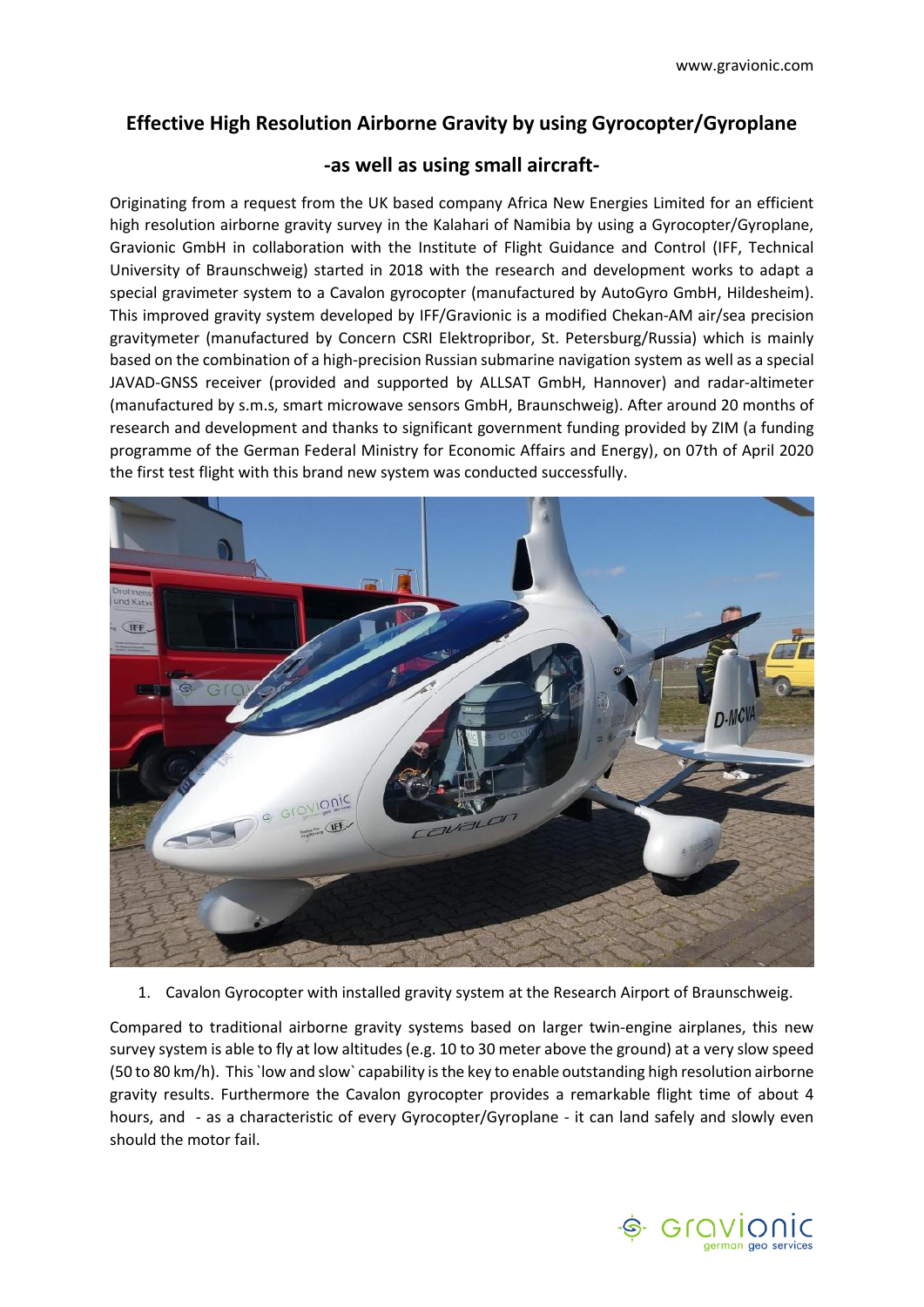

2. Last pre-flight checks of the new gyrocopter gravity system.



3. Cavalon Gyrocopter with installed Gravity System on the airfield after successful first flight.